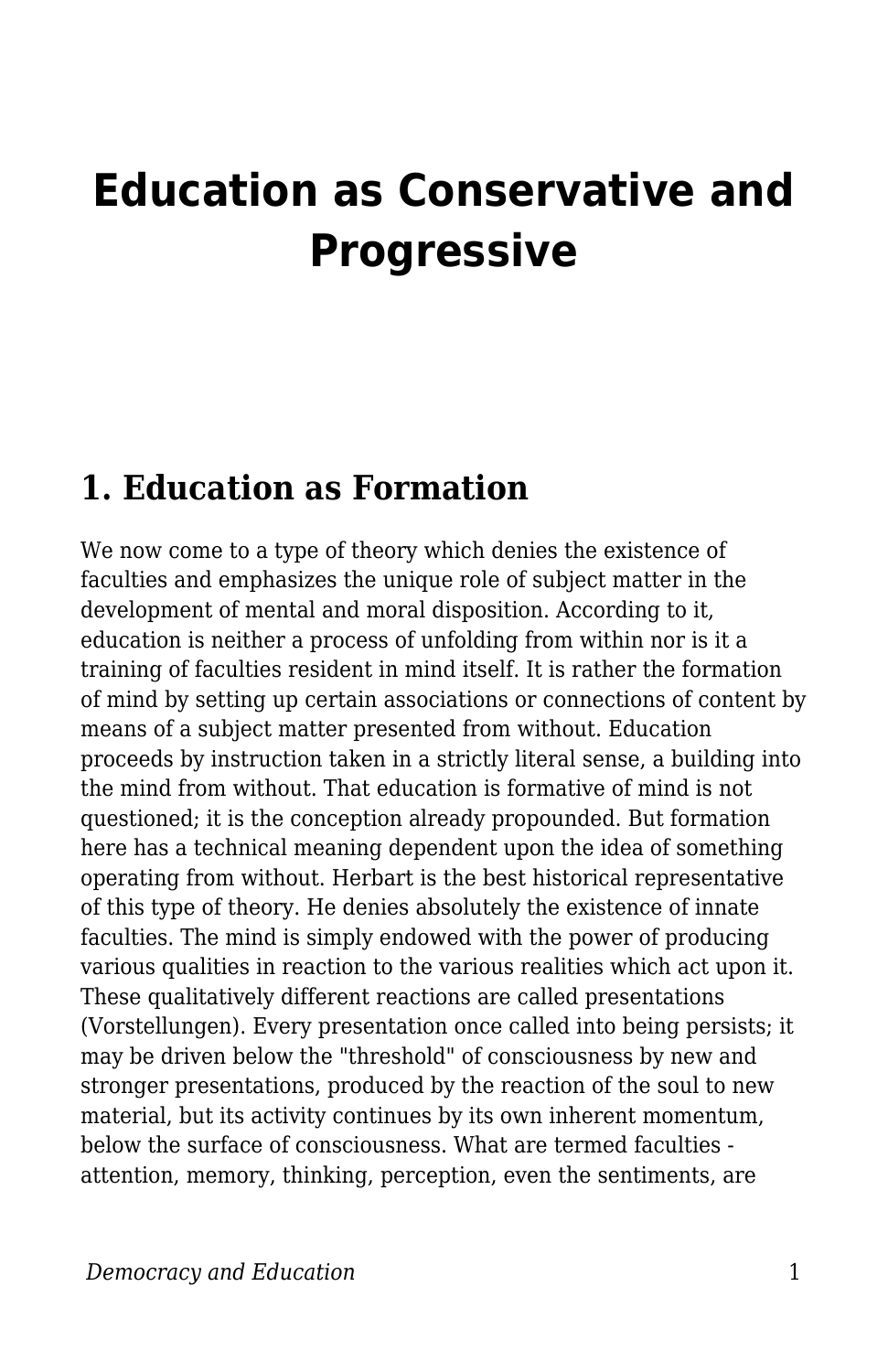arrangements, associations, and complications, formed by the interaction of these submerged presentations with one another and with new presentations. Perception, for example, is the complication of presentations which result from the rise of old presentations to greet and combine with new ones; memory is the evoking of an old presentation above the threshold of consciousness by getting entangled with another presentation, etc. Pleasure is the result of reinforcement among the independent activities of presentations; pain of their pulling different ways, etc.

The concrete character of mind consists, then, wholly of the various arrangements formed by the various presentations in their different qualities. The "furniture" of the mind is the mind. Mind is wholly a matter of "contents." The educational implications of this doctrine are threefold.

(1) This or that kind of mind is formed by the use of objects which evoke this or that kind of reaction and which produce this or that arrangement among the reactions called out. The formation of mind is wholly a matter of the presentation of the proper educational materials.

(2) Since the earlier presentations constitute the "apperceiving organs" which control the assimilation of new presentations, their character is all important. The effect of new presentations is to reinforce groupings previously formed. The business of the educator is, first, to select the proper material in order to fix the nature of the original reactions, and, secondly, to arrange the sequence of subsequent presentations on the basis of the store of ideas secured by prior transactions. The control is from behind, from the past, instead of, as in the unfolding conception, in the ultimate goal.

(3) Certain formal steps of all method in teaching may be laid down. Presentation of new subject matter is obviously the central thing, but since knowing consists in the way in which this interacts with the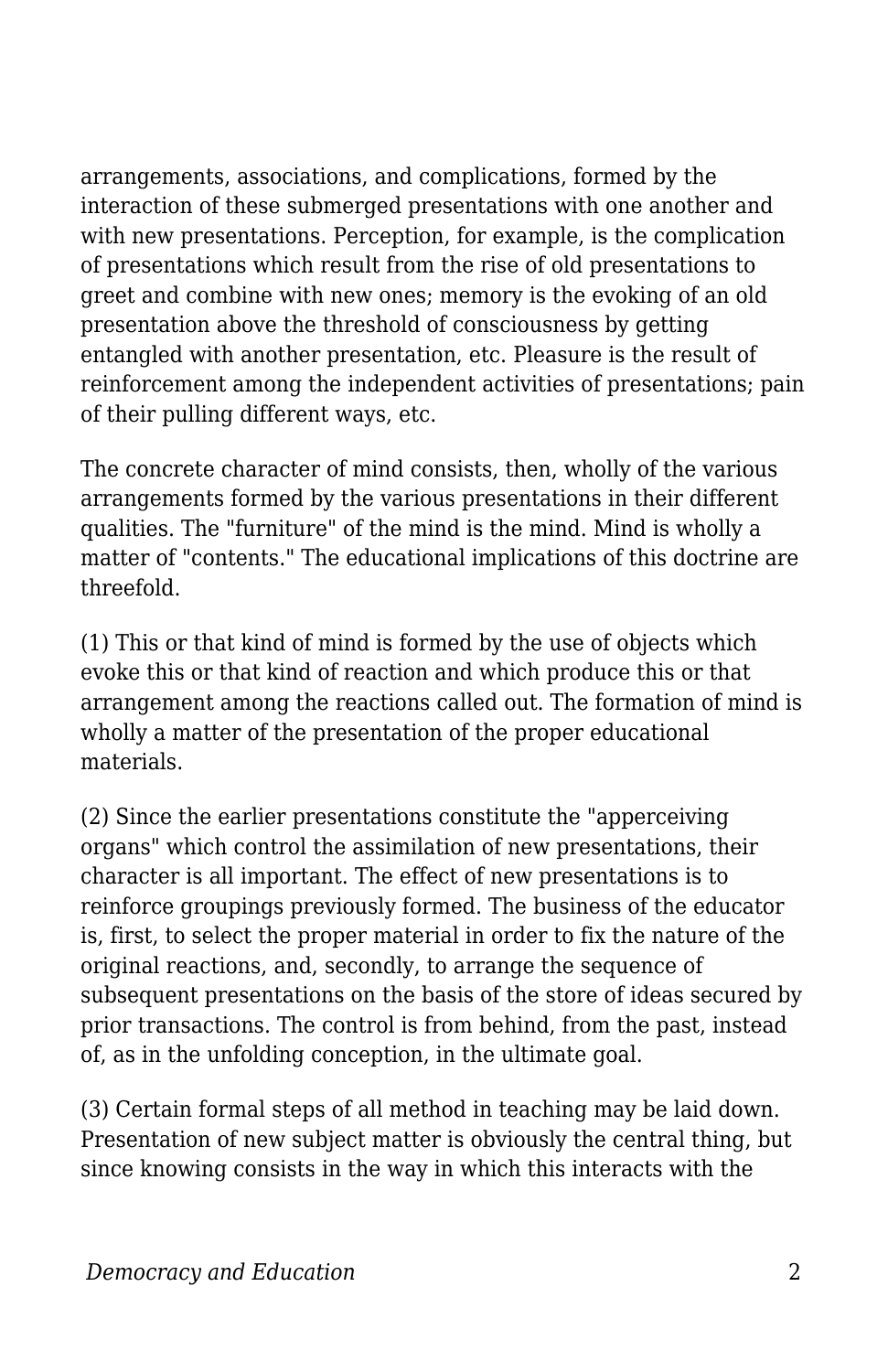contents already submerged below consciousness, the first thing is the step of "preparation," - that is, calling into special activity and getting above the floor of consciousness those older presentations which are to assimilate the new one. Then after the presentation, follow the processes of interaction of new and old; then comes the application of the newly formed content to the performance of some task. Everything must go through this course; consequently there is a perfectly uniform method in instruction in all subjects for all pupils of all ages.

Herbart's great service lay in taking the work of teaching out of the region of routine and accident. He brought it into the sphere of conscious method; it became a conscious business with a definite aim and procedure, instead of being a compound of casual inspiration and subservience to tradition. Moreover, everything in teaching and discipline could be specified, instead of our having to be content with vague and more or less mystic generalities about ultimate ideals and speculative spiritual symbols. He abolished the notion of ready-made faculties, which might be trained by exercise upon any sort of material, and made attention to concrete subject matter, to the content, all-important. Herbart undoubtedly has had a greater influence in bringing to the front questions connected with the material of study than any other educational philosopher. He stated problems of method from the standpoint of their connection with subject matter: method having to do with the manner and sequence of presenting new subject matter to insure its proper interaction with old.

The fundamental theoretical defect of this view lies in ignoring the existence in a living being of active and specific functions which are developed in the redirection and combination which occur as they are occupied with their environment. The theory represents the Schoolmaster come to his own. This fact expresses at once its strength and its weakness. The conception that the mind consists of what has been taught, and that the importance of what has been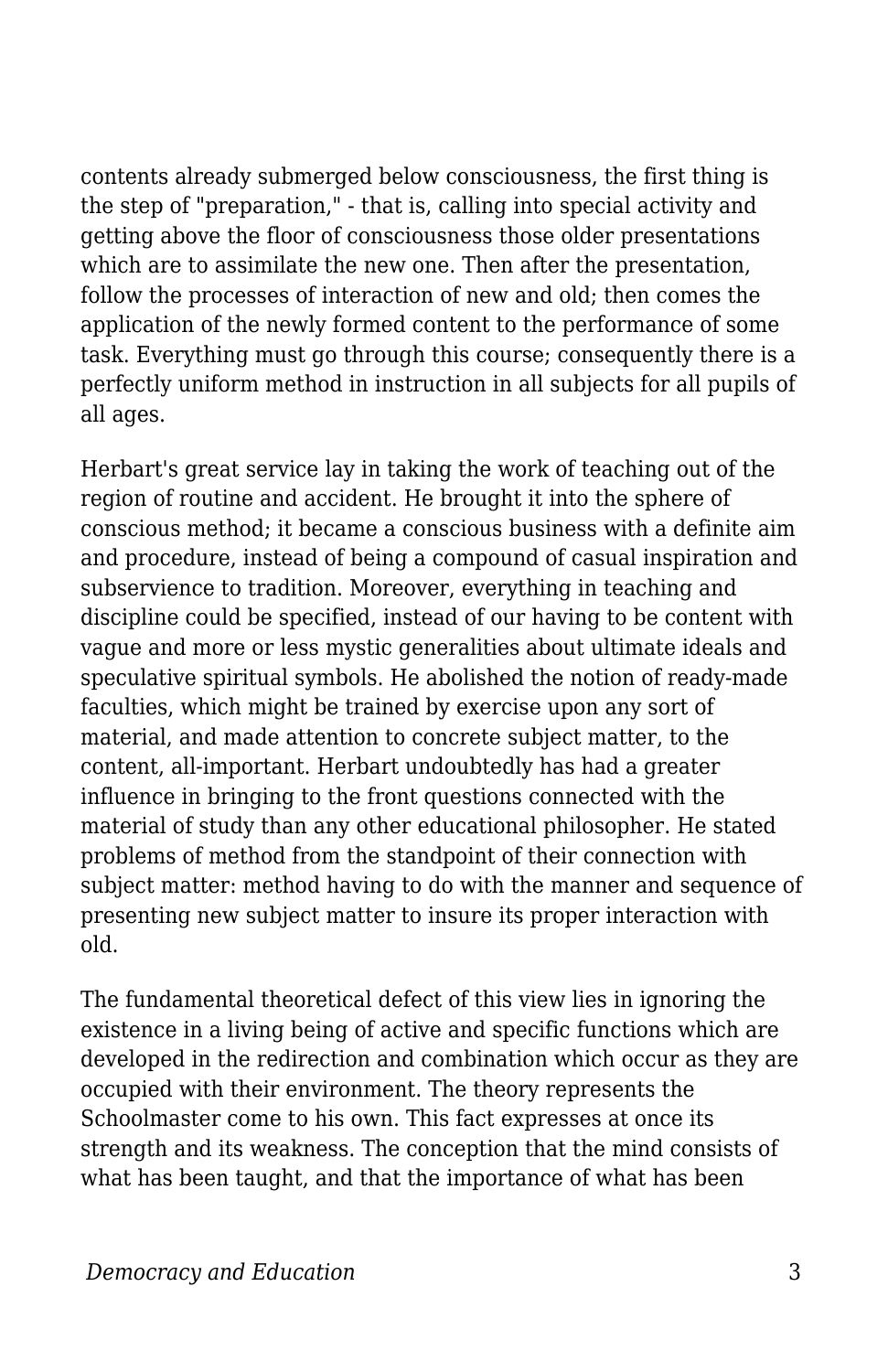taught consists in its availability for further teaching, reflects the pedagogue's view of life. The philosophy is eloquent about the duty of the teacher in instructing pupils; it is almost silent regarding his privilege of learning. It emphasizes the influence of intellectual environment upon the mind; it slurs over the fact that the environment involves a personal sharing in common experiences. It exaggerates beyond reason the possibilities of consciously formulated and used methods, and underestimates the role of vital, unconscious, attitudes. It insists upon the old, the past, and passes lightly over the operation of the genuinely novel and unforeseeable. It takes, in brief, everything educational into account save its essence, - vital energy seeking opportunity for effective exercise. All education forms character, mental and moral, but formation consists in the selection and coordination of native activities so that they may utilize the subject matter of the social environment. Moreover, the formation is not only a formation of native activities, but it takes place through them. It is a process of reconstruction, reorganization.

# **2. Education as Recapitulation and Retrospection**

A peculiar combination of the ideas of development and formation from without has given rise to the recapitulation theory of education, biological and cultural. The individual develops, but his proper development consists in repeating in orderly stages the past evolution of animal life and human history. The former recapitulation occurs physiologically; the latter should be made to occur by means of education. The alleged biological truth that the individual in his growth from the simple embryo to maturity repeats the history of the evolution of animal life in the progress of forms from the simplest to the most complex (or expressed technically, that ontogenesis parallels phylogenesis) does not concern us, save as it is supposed to afford scientific foundation for cultural recapitulation of the past. Cultural recapitulation says, first, that children at a certain age are in the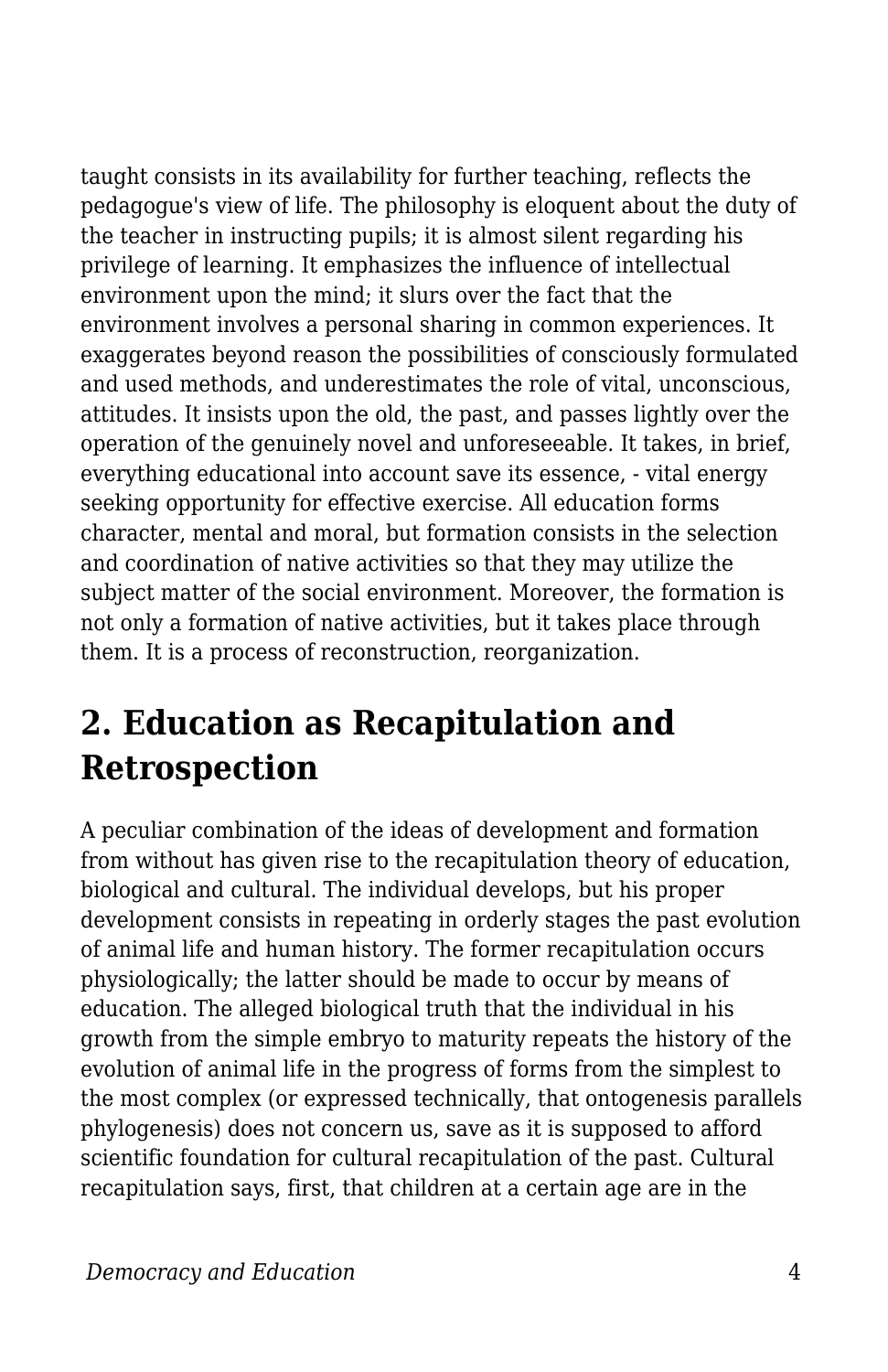mental and moral condition of savagery; their instincts are vagrant and predatory because their ancestors at one time lived such a life. Consequently (so it is concluded) the proper subject matter of their education at this time is the material - especially the literary material of myths, folk-tale, and song - produced by humanity in the analogous stage. Then the child passes on to something corresponding, say, to the pastoral stage, and so on till at the time when he is ready to take part in contemporary life, he arrives at the present epoch of culture.

In this detailed and consistent form, the theory, outside of a small school in Germany (followers of Herbart for the most part), has had little currency. But the idea which underlies it is that education is essentially retrospective; that it looks primarily to the past and especially to the literary products of the past, and that mind is adequately formed in the degree in which it is patterned upon the spiritual heritage of the past. This idea has had such immense influence upon higher instruction especially, that it is worth examination in its extreme formulation.

In the first place, its biological basis is fallacious. Embyronic growth of the human infant preserves, without doubt, some of the traits of lower forms of life. But in no respect is it a strict traversing of past stages. If there were any strict "law" of repetition, evolutionary development would clearly not have taken place. Each new generation would simply have repeated its predecessors' existence. Development, in short, has taken place by the entrance of shortcuts and alterations in the prior scheme of growth. And this suggests that the aim of education is to facilitate such short-circuited growth. The great advantage of immaturity, educationally speaking, is that it enables us to emancipate the young from the need of dwelling in an outgrown past. The business of education is rather to liberate the young from reviving and retraversing the past than to lead them to a recapitulation of it. The social environment of the young is constituted by the presence and action of the habits of thinking and feeling of civilized men. To ignore the directive influence of this present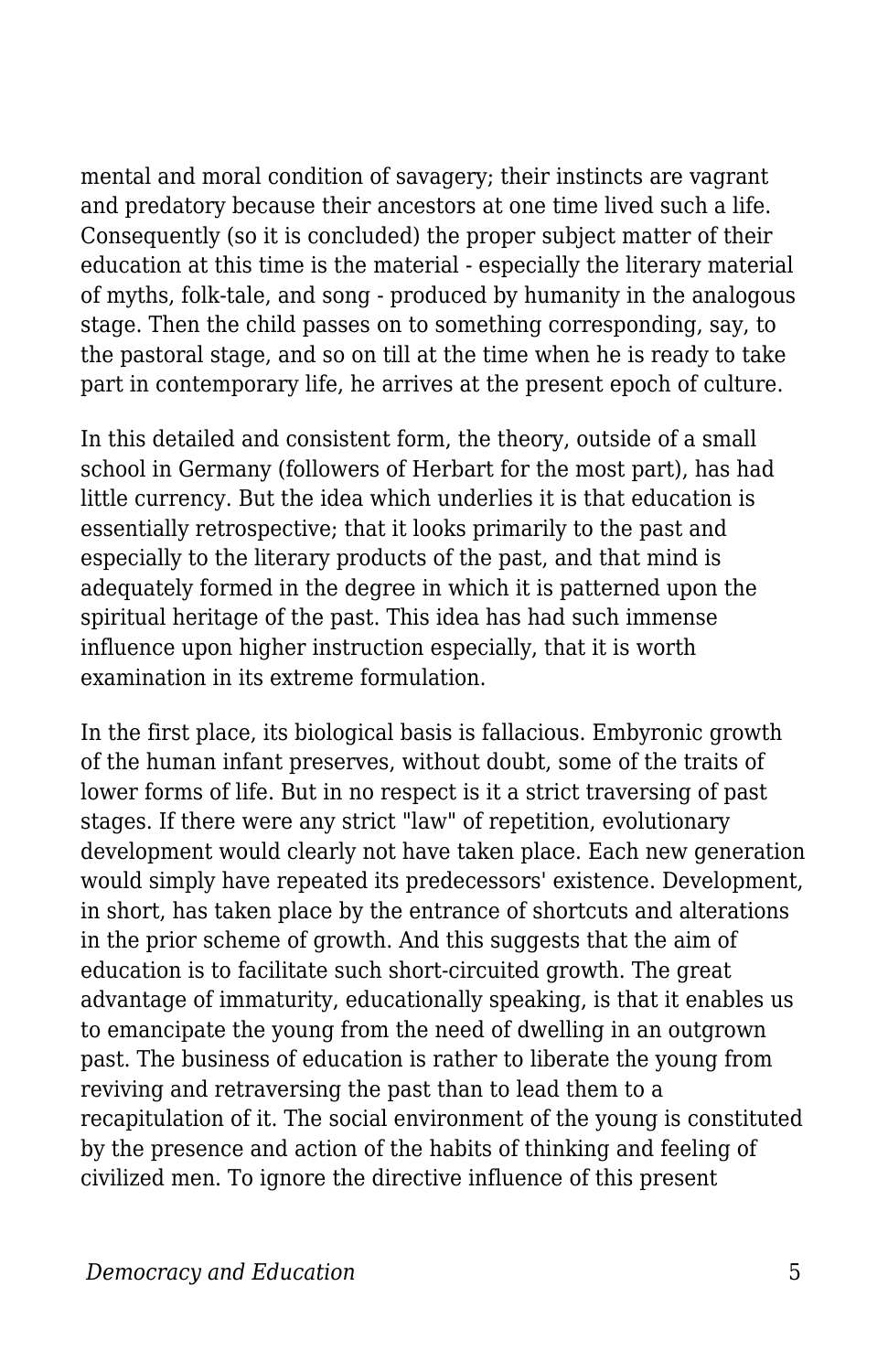environment upon the young is simply to abdicate the educational function. A biologist has said: "The history of development in different animals. . . offers to us. . . a series of ingenious, determined, varied but more or less unsuccessful efforts to escape from the necessity of recapitulating, and to substitute for the ancestral method a more direct method." Surely it would be foolish if education did not deliberately attempt to facilitate similar efforts in conscious experience so that they become increasingly successful.

The two factors of truth in the conception may easily be disentangled from association with the false context which perverts them. On the biological side we have simply the fact that any infant starts with precisely the assortment of impulsive activities with which he does start, they being blind, and many of them conflicting with one another, casual, sporadic, and unadapted to their immediate environment. The other point is that it is a part of wisdom to utilize the products of past history so far as they are of help for the future. Since they represent the results of prior experience, their value for future experience may, of course, be indefinitely great. Literatures produced in the past are, so far as men are now in possession and use of them, a part of the present environment of individuals; but there is an enormous difference between availing ourselves of them as present resources and taking them as standards and patterns in their retrospective character.

(1) The distortion of the first point usually comes about through misuse of the idea of heredity. It is assumed that heredity means that past life has somehow predetermined the main traits of an individual, and that they are so fixed that little serious change can be introduced into them. Thus taken, the influence of heredity is opposed to that of the environment, and the efficacy of the latter belittled. But for educational purposes heredity means neither more nor less than the original endowment of an individual. Education must take the being as he is; that a particular individual has just such and such an equipment of native activities is a basic fact. That they were produced in such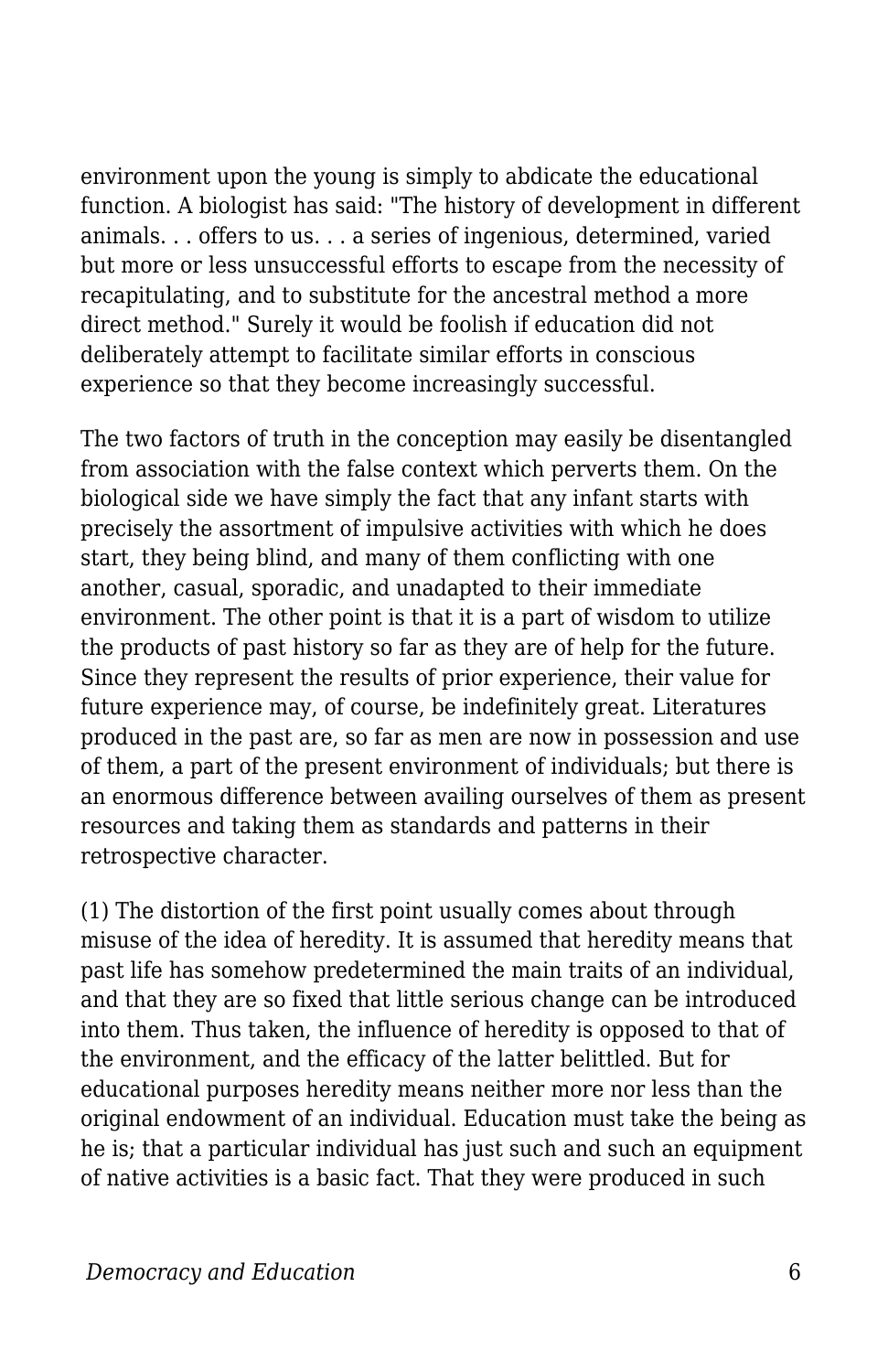and such a way, or that they are derived from one's ancestry, is not especially important for the educator, however it may be with the biologist, as compared with the fact that they now exist. Suppose one had to advise or direct a person regarding his inheritance of property. The fallacy of assuming that the fact it is an inheritance, predetermines its future use, is obvious. The advisor is concerned with making the best use of what is there - putting it at work under the most favorable conditions. Obviously he cannot utilize what is not there; neither can the educator. In this sense, heredity is a limit of education. Recognition of this fact prevents the waste of energy and the irritation that ensue from the too prevalent habit of trying to make by instruction something out of an individual which he is not naturally fitted to become. But the doctrine does not determine what use shall be made of the capacities which exist. And, except in the case of the imbecile, these original capacities are much more varied and potential, even in the case of the more stupid, than we as yet know properly how to utilize. Consequently, while a careful study of the native aptitudes and deficiencies of an individual is always a preliminary necessity, the subsequent and important step is to furnish an environment which will adequately function whatever activities are present. The relation of heredity and environment is well expressed in the case of language. If a being had no vocal organs from which issue articulate sounds, if he had no auditory or other sense-receptors and no connections between the two sets of apparatus, it would be a sheer waste of time to try to teach him to converse. He is born short in that respect, and education must accept the limitation. But if he has this native equipment, its possession in no way guarantees that he will ever talk any language or what language he will talk. The environment in which his activities occur and by which they are carried into execution settles these things. If he lived in a dumb unsocial environment where men refused to talk to one another and used only that minimum of gestures without which they could not get along, vocal language would be as unachieved by him as if he had no vocal organs. If the sounds which he makes occur in a medium of persons speaking the Chinese language, the activities which make like sounds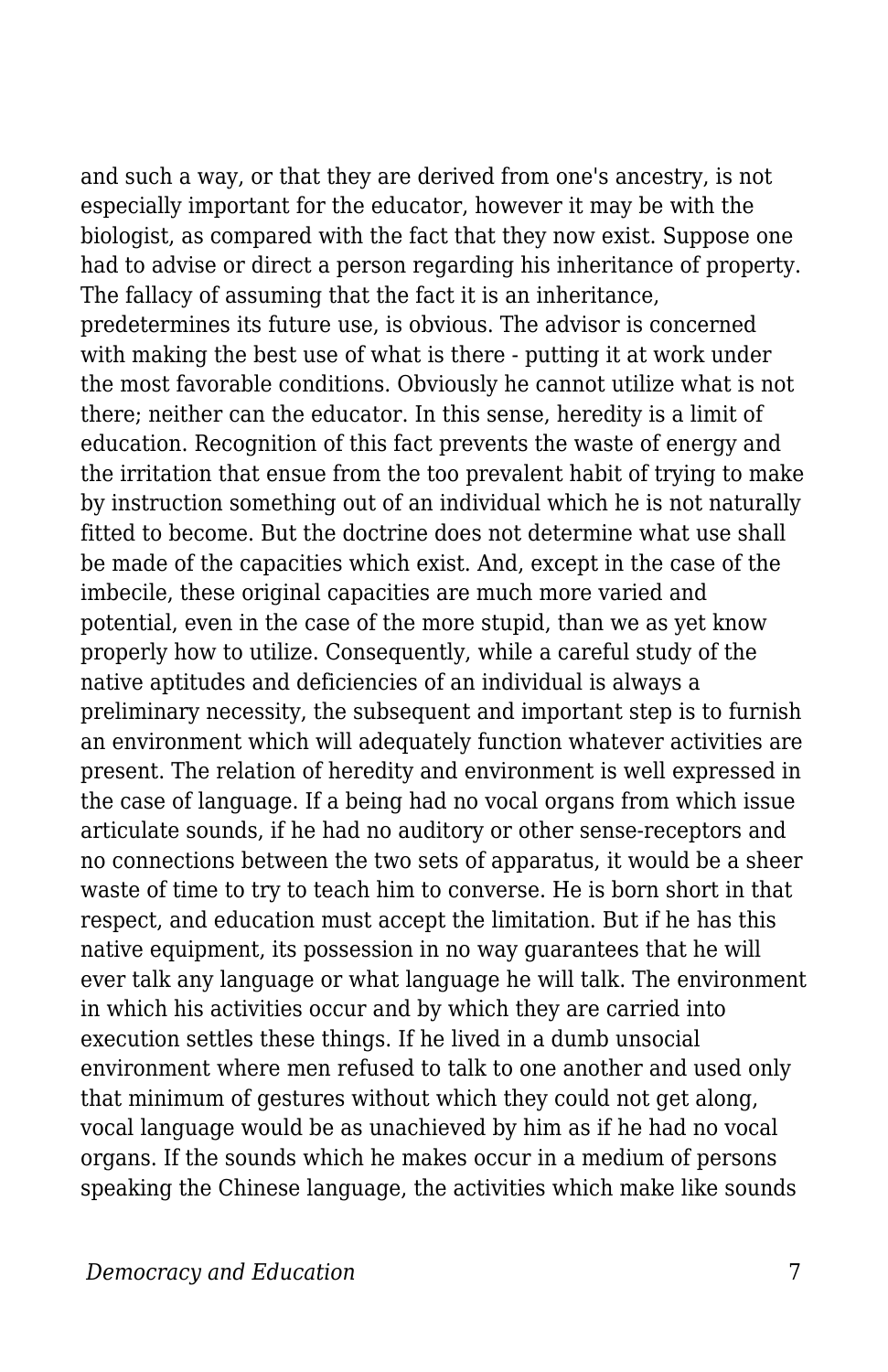will be selected and coordinated. This illustration may be applied to the entire range of the educability of any individual. It places the heritage from the past in its right connection with the demands and opportunities of the present.

(2) The theory that the proper subject matter of instruction is found in the culture-products of past ages (either in general, or more specifically in the particular literatures which were produced in the culture epoch which is supposed to correspond with the stage of development of those taught) affords another instance of that divorce between the process and product of growth which has been criticized. To keep the process alive, to keep it alive in ways which make it easier to keep it alive in the future, is the function of educational subject matter. But an individual can live only in the present. The present is not just something which comes after the past; much less something produced by it. It is what life is in leaving the past behind it. The study of past products will not help us understand the present, because the present is not due to the products, but to the life of which they were the products. A knowledge of the past and its heritage is of great significance when it enters into the present, but not otherwise. And the mistake of making the records and remains of the past the main material of education is that it cuts the vital connection of present and past, and tends to make the past a rival of the present and the present a more or less futile imitation of the past. Under such circumstances, culture becomes an ornament and solace; a refuge and an asylum. Men escape from the crudities of the present to live in its imagined refinements, instead of using what the past offers as an agency for ripening these crudities. The present, in short, generates the problems which lead us to search the past for suggestion, and which supplies meaning to what we find when we search. The past is the past precisely because it does not include what is characteristic in the present. The moving present includes the past on condition that it uses the past to direct its own movement. The past is a great resource for the imagination; it adds a new dimension to life, but OD condition that it be seen as the past of the present, and not as another and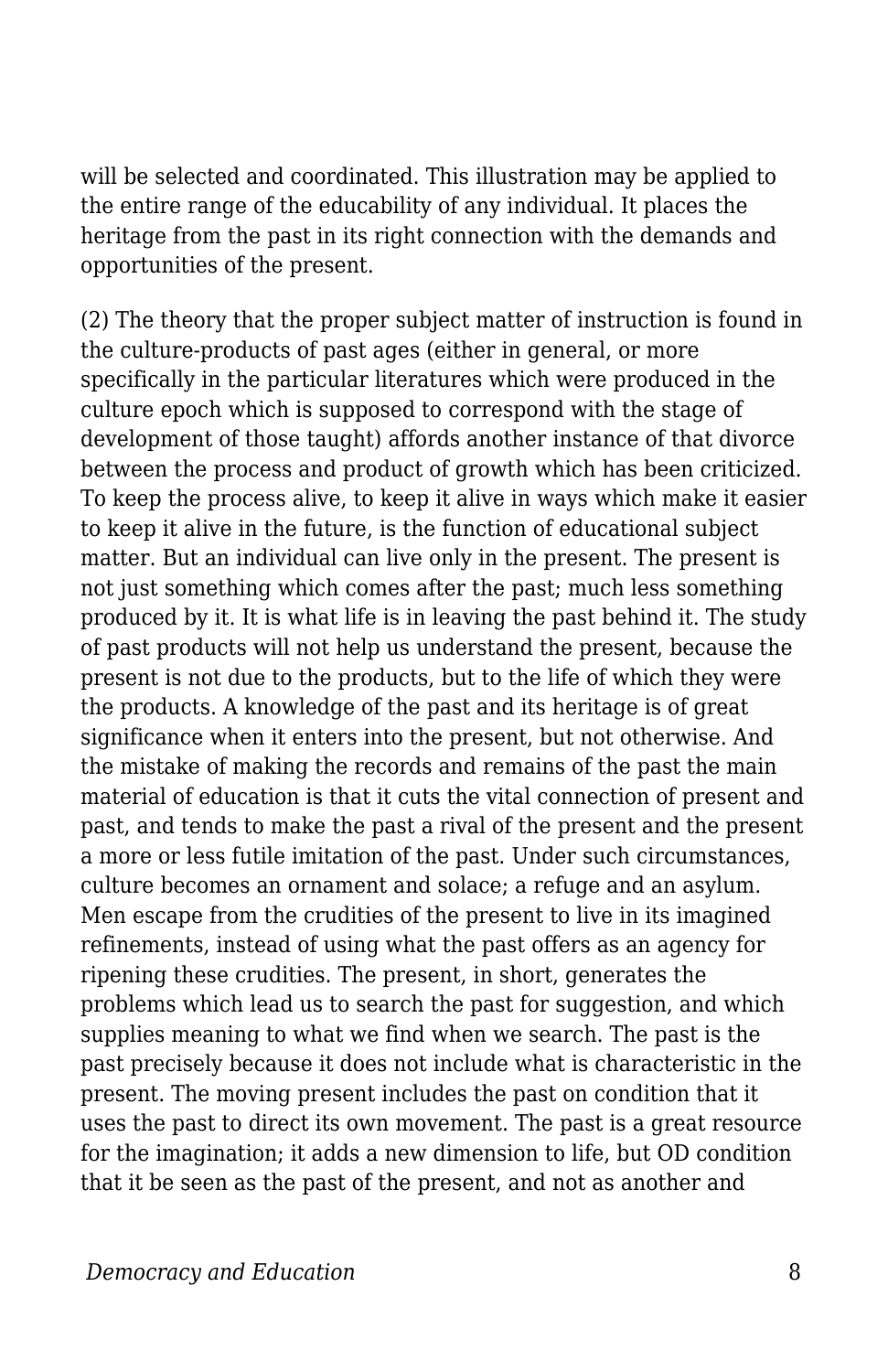disconnected world. The principle which makes little of the present act of living and operation of growing, the only thing always present, naturally looks to the past because the future goal which it sets up is remote and empty. But having turned its back upon the present, it has no way of returning to it laden with the spoils of the past. A mind that is adequately sensitive to the needs and occasions of the present actuality will have the liveliest of motives for interest in the background of the present, and will never have to hunt for a way back because it will never have lost connection.

## **3. Education as Reconstruction**

In its contrast with the ideas both of unfolding of latent powers from within, and of the formation from without, whether by physical nature or by the cultural products of the past, the ideal of growth results in the conception that education is a constant reorganizing or reconstructing of experience. It has all the time an immediate end, and so far as activity is educative, it reaches that end - the direct transformation of the quality of experience. Infancy, youth, adult life, all stand on the same educative level in the sense that what is really learned at any and every stage of experience constitutes the value of that experience, and in the sense that it is the chief business of life at every point to make living thus contribute to an enrichment of its own perceptible meaning.

We thus reach a technical definition of education: It is that reconstruction or reorganization of experience which adds to the meaning of experience, and which increases ability to direct the course of subsequent experience. (1) The increment of meaning corresponds to the increased perception of the connections and continuities of the activities in which we are engaged. The activity begins in an impulsive form; that is, it is blind. It does not know what it is about; that is to say, what are its interactions with other activities. An activity which brings education or instruction with it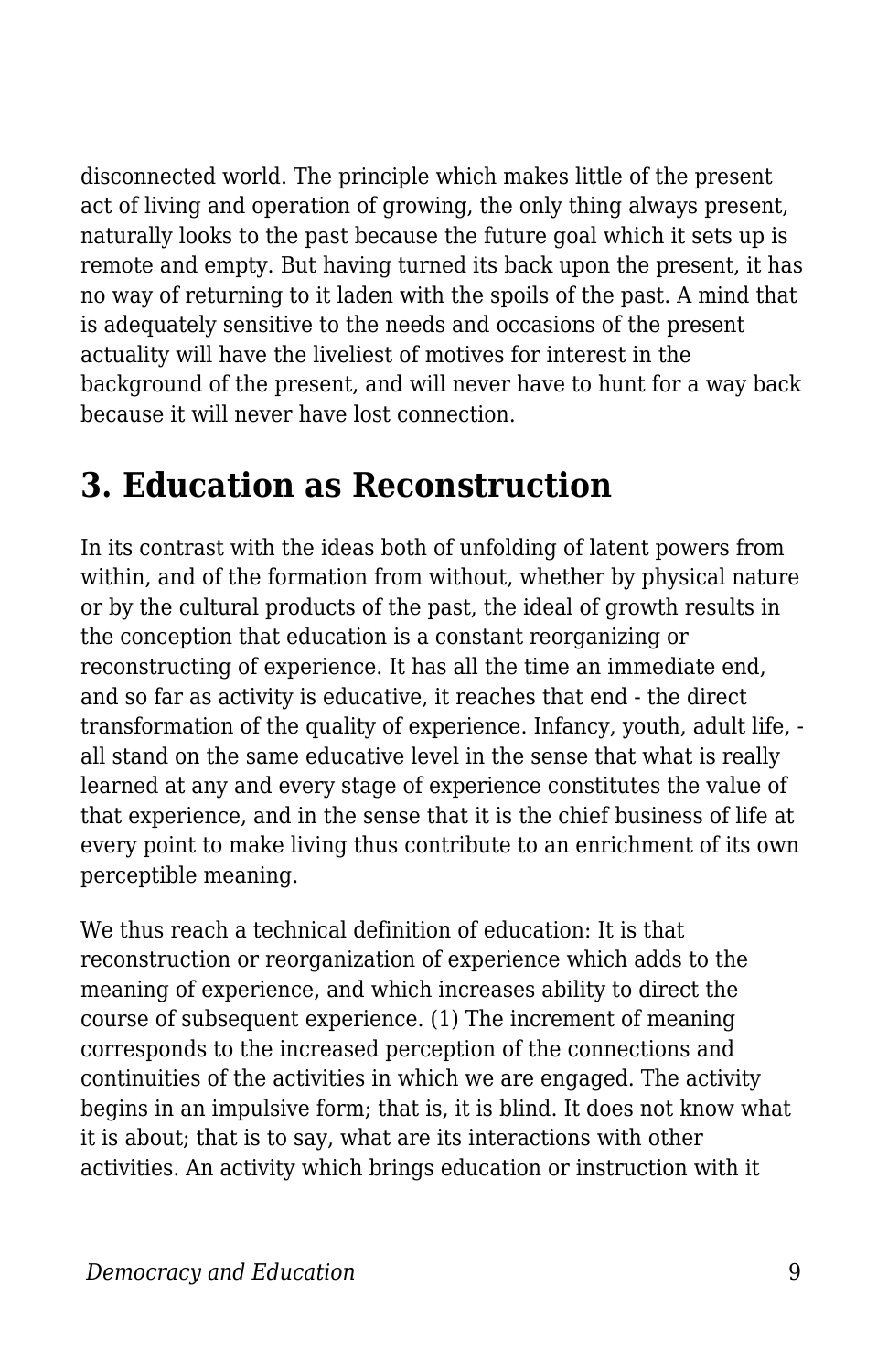makes one aware of some of the connections which had been imperceptible. To recur to our simple example, a child who reaches for a bright light gets burned. Henceforth he knows that a certain act of touching in connection with a certain act of vision (and vice-versa) means heat and pain; or, a certain light means a source of heat. The acts by which a scientific man in his laboratory learns more about flame differ no whit in principle. By doing certain things, he makes perceptible certain connections of heat with other things, which had been previously ignored. Thus his acts in relation to these things get more meaning; he knows better what he is doing or "is about" when he has to do with them; he can intend consequences instead of just letting them happen - all synonymous ways of saying the same thing. At the same stroke, the flame has gained in meaning; all that is known about combustion, oxidation, about light and temperature, may become an intrinsic part of its intellectual content.

(2) The other side of an educative experience is an added power of subsequent direction or control. To say that one knows what he is about, or can intend certain consequences, is to say, of course, that he can better anticipate what is going to happen; that he can, therefore, get ready or prepare in advance so as to secure beneficial consequences and avert undesirable ones. A genuinely educative experience, then, one in which instruction is conveyed and ability increased, is contradistinguished from a routine activity on one hand, and a capricious activity on the other. (a) In the latter one "does not care what happens"; one just lets himself go and avoids connecting the consequences of one's act (the evidences of its connections with other things) with the act. It is customary to frown upon such aimless random activity, treating it as willful mischief or carelessness or lawlessness. But there is a tendency to seek the cause of such aimless activities in the youth's own disposition, isolated from everything else. But in fact such activity is explosive, and due to maladjustment with surroundings. Individuals act capriciously whenever they act under external dictation, or from being told, without having a purpose of their own or perceiving the bearing of the deed upon other acts. One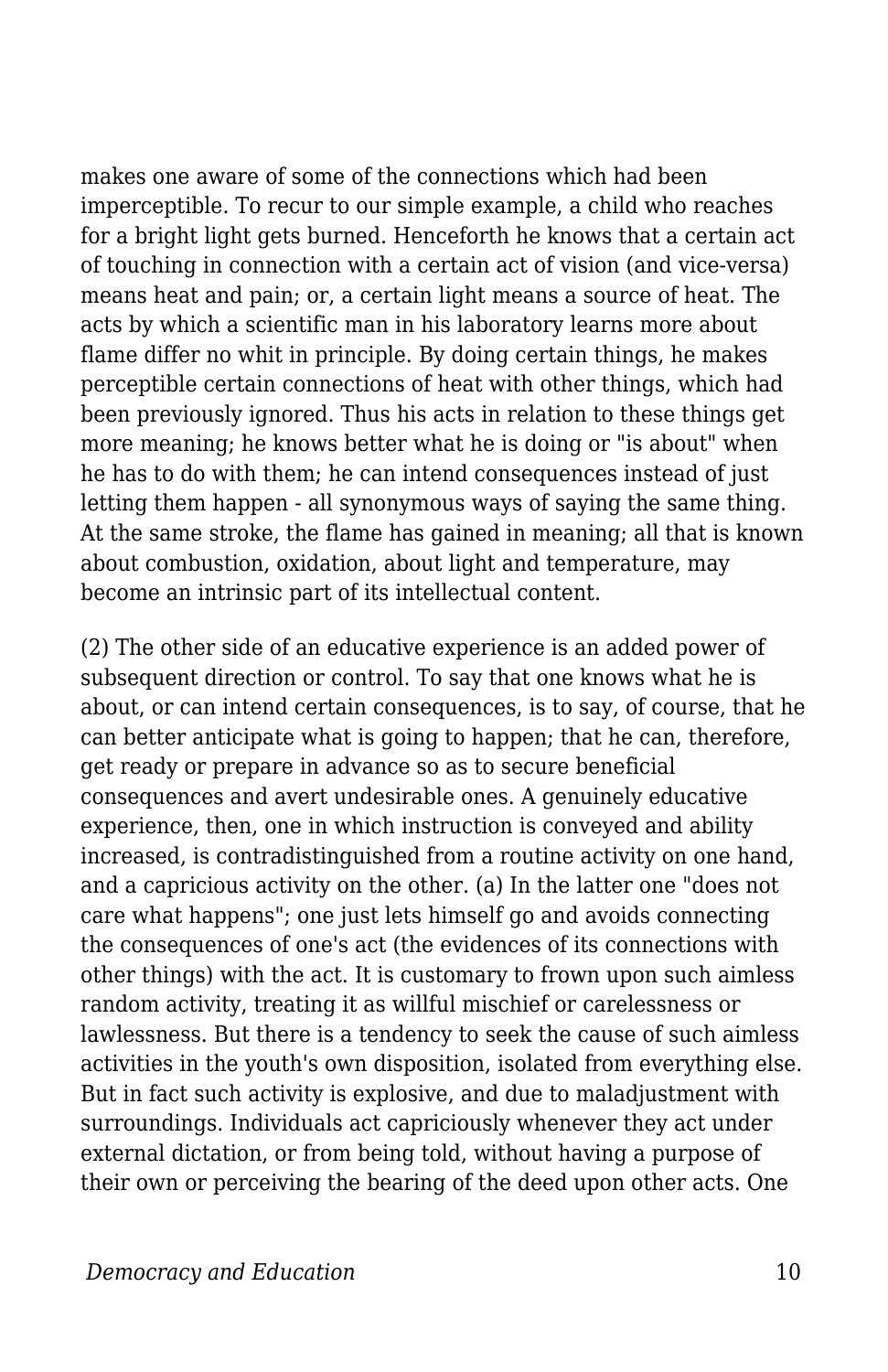may learn by doing something which he does not understand; even in the most intelligent action, we do much which we do not mean, because the largest portion of the connections of the act we consciously intend are not perceived or anticipated. But we learn only because after the act is performed we note results which we had not noted before. But much work in school consists in setting up rules by which pupils are to act of such a sort that even after pupils have acted, they are not led to see the connection between the result - say the answer - and the method pursued. So far as they are concerned, the whole thing is a trick and a kind of miracle. Such action is essentially capricious, and leads to capricious habits. (b) Routine action, action which is automatic, may increase skill to do a particular thing. In so far, it might be said to have an educative effect. But it does not lead to new perceptions of bearings and connections; it limits rather than widens the meaning-horizon. And since the environment changes and our way of acting has to be modified in order successfully to keep a balanced connection with things, an isolated uniform way of acting becomes disastrous at some critical moment. The vaunted "skill" turns out gross ineptitude.

The essential contrast of the idea of education as continuous reconstruction with the other one-sided conceptions which have been criticized in this and the previous chapter is that it identifies the end (the result) and the process. This is verbally self-contradictory, but only verbally. It means that experience as an active process occupies time and that its later period completes its earlier portion; it brings to light connections involved, but hitherto unperceived. The later outcome thus reveals the meaning of the earlier, while the experience as a whole establishes a bent or disposition toward the things possessing this meaning. Every such continuous experience or activity is educative, and all education resides in having such experiences.

It remains only to point out (what will receive more ample attention later) that the reconstruction of experience may be social as well as personal. For purposes of simplification we have spoken in the earlier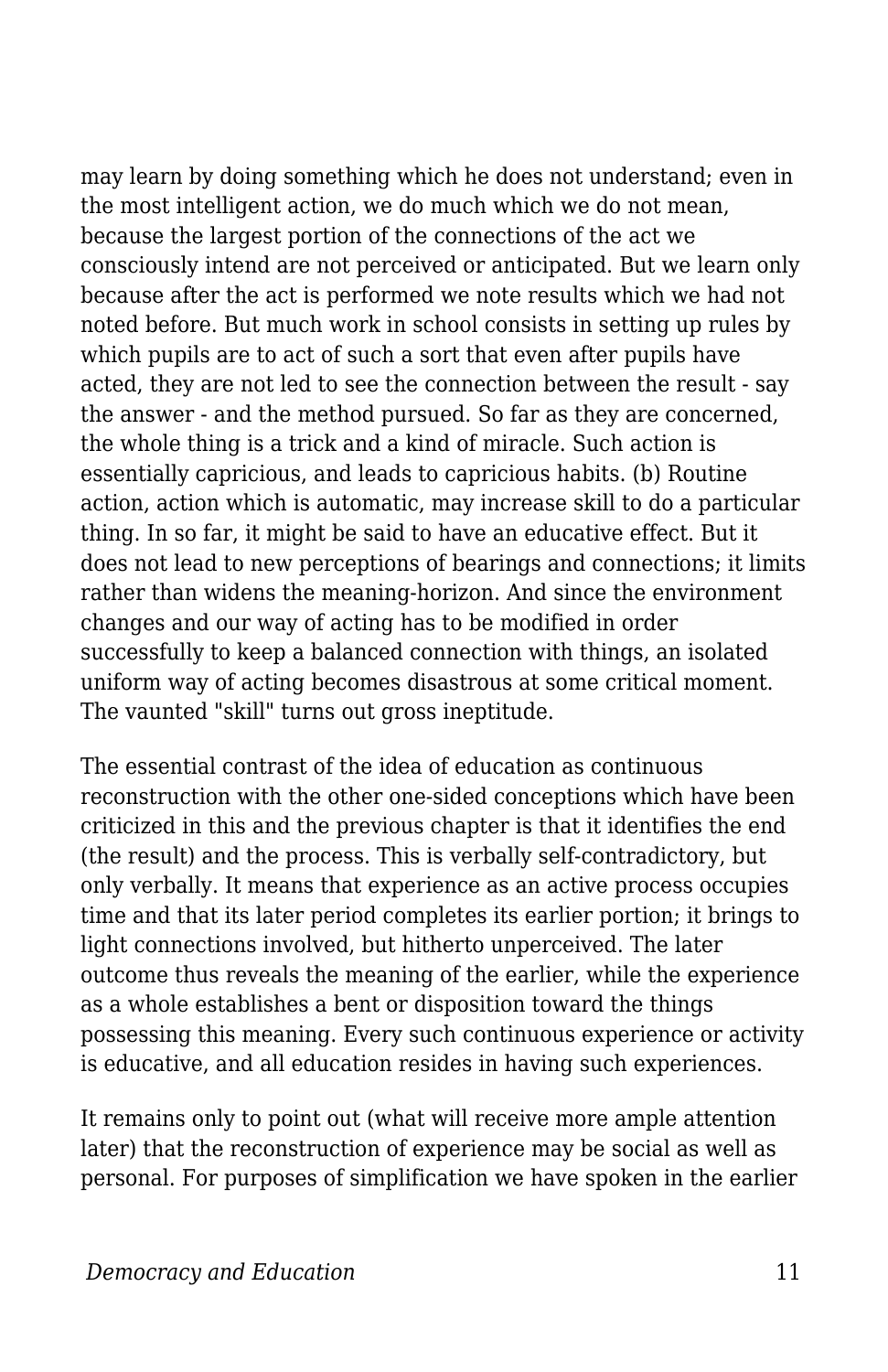chapters somewhat as if the education of the immature which fills them with the spirit of the social group to which they belong, were a sort of catching up of the child with the aptitudes and resources of the adult group. In static societies, societies which make the maintenance of established custom their measure of value, this conception applies in the main. But not in progressive communities. They endeavor to shape the experiences of the young so that instead of reproducing current habits, better habits shall be formed, and thus the future adult society be an improvement on their own. Men have long had some intimation of the extent to which education may be consciously used to eliminate obvious social evils through starting the young on paths which shall not produce these ills, and some idea of the extent in which education may be made an instrument of realizing the better hopes of men. But we are doubtless far from realizing the potential efficacy of education as a constructive agency of improving society, from realizing that it represents not only a development of children and youth but also of the future society of which they will be the constituents.

#### **Summary**

Education may be conceived either retrospectively or prospectively. That is to say, it may be treated as process of accommodating the future to the past, or as an utilization of the past for a resource in a developing future. The former finds its standards and patterns in what has gone before. The mind may be regarded as a group of contents resulting from having certain things presented. In this case, the earlier presentations constitute the material to which the later are to be assimilated. Emphasis upon the value of the early experiences of immature beings is most important, especially because of the tendency to regard them as of little account. But these experiences do not consist of externally presented material, but of interaction of native activities with the environment which progressively modifies both the activities and the environment. The defect of the Herbartian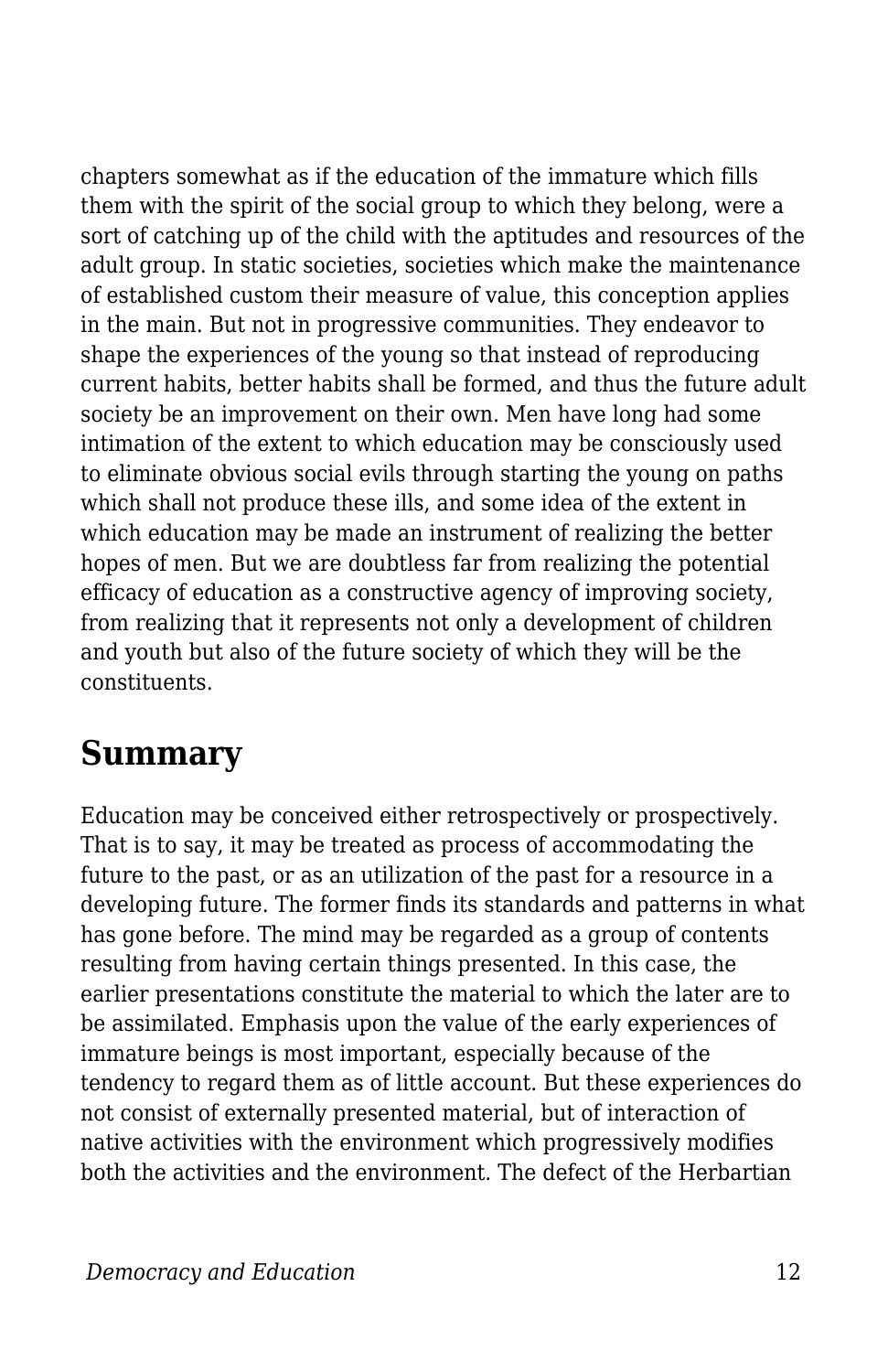theory of formation through presentations consists in slighting this constant interaction and change. The same principle of criticism applies to theories which find the primary subject matter of study in the cultural products - especially the literary products - of man's history. Isolated from their connection with the present environment in which individuals have to act, they become a kind of rival and distracting environment. Their value lies in their use to increase the meaning of the things with which we have actively to do at the present time. The idea of education advanced in these chapters is formally summed up in the idea of continuous reconstruction of experience, an idea which is marked off from education as preparation for a remote future, as unfolding, as external formation, and as recapitulation of the past.



Dewey, J. (2018). *Democracy and Education (1st ed.)*. EdTech Books. Retrieved from